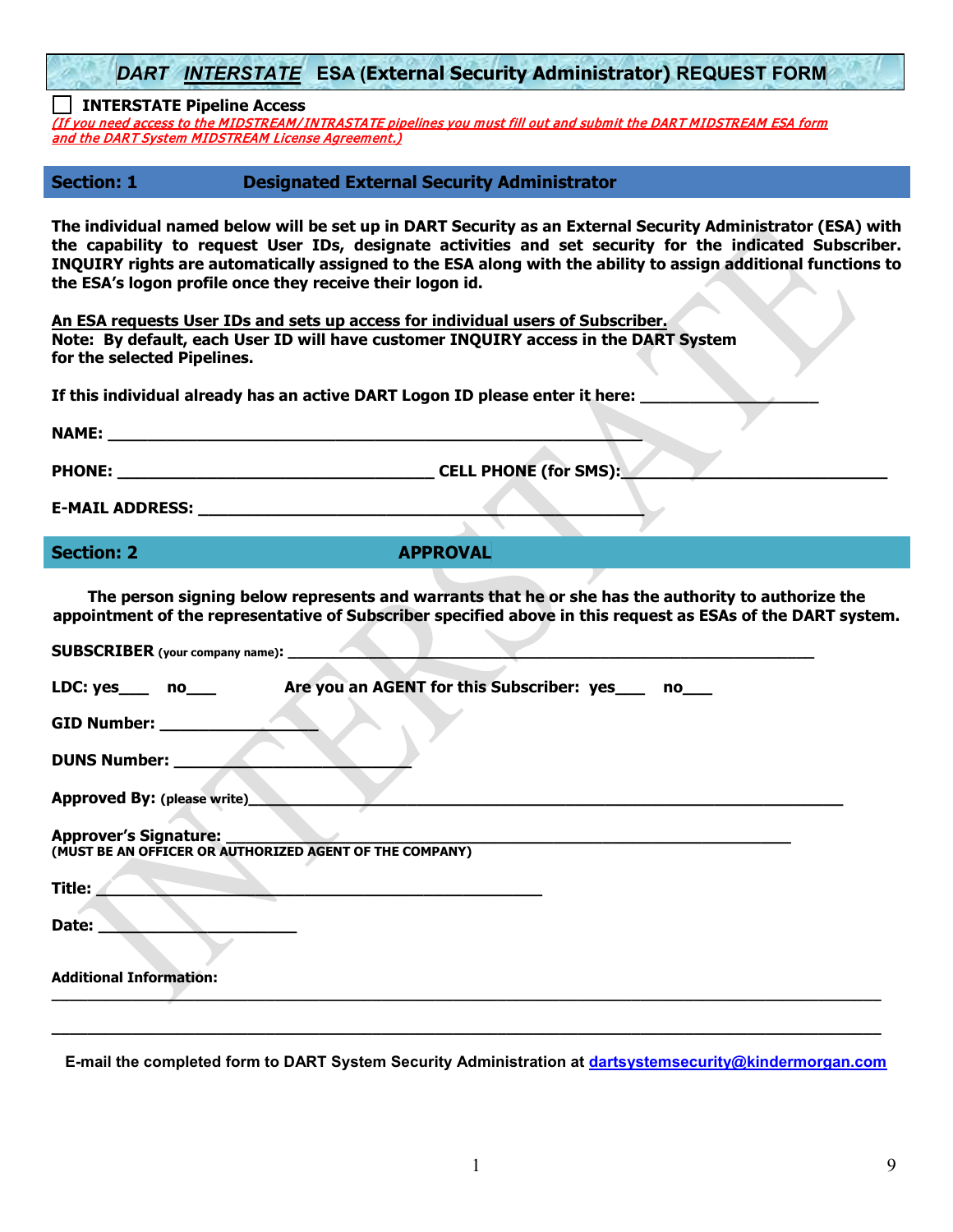# **KINDER MORGAN PIPELINES**

# **DIRECT ACCESS REQUEST TRACKING ("DART") SYSTEM LICENSE AGREEMENT**

This Direct Access Request Tracking ("DART") System License Agreement ("Agreement") is entered into between the natural gas entities listed below (referred to herein individually as a "Kinder Morgan Pipeline" and collectively as the "Kinder Morgan Pipelines" and \_\_\_\_\_\_\_\_\_\_\_\_\_\_\_\_\_\_\_\_\_\_\_\_\_\_\_\_\_\_\_\_\_\_\_\_\_\_\_\_\_\_\_\_\_\_\_, ("Subscriber"). The Kinder Morgan Pipelines and Subscriber are at times referred to herein collectively as the "Parties" and individually as a "Party".

#### **WITNESSETH:**

**WHEREAS**, the Kinder Morgan Pipelines use a variety of electronic information systems to communicate with their respective customers and other third parties and to provide and manage transportation and related services in the normal course of business, such systems known as the DART System, the CIG Xpress System, the PASSKEY System, the PASSPORT System, and the SoNet Premier System; and

**WHEREAS**, the Kinder Morgan Pipelines desire to conduct such communication and business activities by use of the DART System only (which as referenced herein may from time to time include other electronic/IT systems or programs used to perform specific business functions), and thus over time intend to discontinue use of the CIG Xpress, PASSKEY, PASSPORT, and SoNet Premier systems (each, a "Non-DART System"); and

**WHEREAS**, along with expanding its use of the DART System, the Kinder Morgan Pipelines desire to upgrade and enhance the manner in which existing subscribers are accessing and using the DART System; and

**WHEREAS**, Subscriber, through its duly authorized representatives, desires to begin and/or continue, as applicable, using the DART System on those Kinder Morgan Pipelines upon which the DART System is, or becomes, implemented, such use to be in the manner and for the purposes set forth herein.

**THEREFORE**, as of the effective date set forth below ("Effective Date"), for and in consideration of the mutual benefits to accrue to the Parties hereunder, Subscriber and the Kinder Morgan Pipelines agree as follows:

- **1. Identity of the Kinder Morgan Pipelines**. The Kinder Morgan Pipelines consist of natural gas entities that are owned in whole or in part and operated by a subsidiary or affiliate of Kinder Morgan, Inc.. By signing this Agreement, Subscriber will have the ability through the DART System to interact with and conduct business on one or more of the Kinder Morgan Pipelines subject to the applicable Kinder Morgan Pipeline's FERC Gas Tariff ("Tariff") or Statement of Operating Conditions ("SOC"), as such Tariff or SOC may be revised from time to time, corporate governance restrictions, and internal business procedures, as applicable; provided however, that particular business functions accessible through the DART System may not be applicable to every Kinder Morgan Pipeline, and Subscriber's ability to interface with a particular Kinder Morgan Pipeline will depend in part upon the nature and extent of Subscriber's business relationship with a particular Kinder Morgan Pipeline.
- **2. Term**. This Agreement shall become effective as of the Effective Date, and shall remain in force until terminated by either Subscriber or the applicable Kinder Morgan Pipeline or Pipelines upon which Subscriber is conducting business via the DART system giving the other not less than ten (10) business days' prior written notice; provided however that termination of this Agreement shall not affect the respective obligations or rights of the Parties arising out of any business transacted through the DART System prior to termination or arising out of the confidentiality provisions of this Agreement. Termination of this Agreement shall not be construed or interpreted as having the effect of terminating any service or related agreement(s) executed by Subscriber while using the DART System during the period in which this Agreement was in effect. Any removal of a particular Kinder Morgan Pipeline from the identified group of Kinder Morgan Pipelines (due to divestiture or otherwise) will immediately and automatically terminate this Agreement only as to such removed Kinder Morgan Pipeline and Subscriber.
- **3. License**. Subscriber acknowledges that the DART System is proprietary to the Kinder Morgan Pipelines, that access is granted for the convenience of the Subscriber, and that the Kinder Morgan Pipelines retain all rights of ownership in the DART System. Nothing contained herein shall be construed to give Subscriber an express or implied license or right in any of the Kinder Morgan Pipelines' existing or future copyrights, trademarks, service marks, trade secrets, patents, patent applications or other proprietary rights associated with the DART System, including the design and architecture thereof. Subscriber shall not reverse engineer, decompile, disassemble or engage in any other acts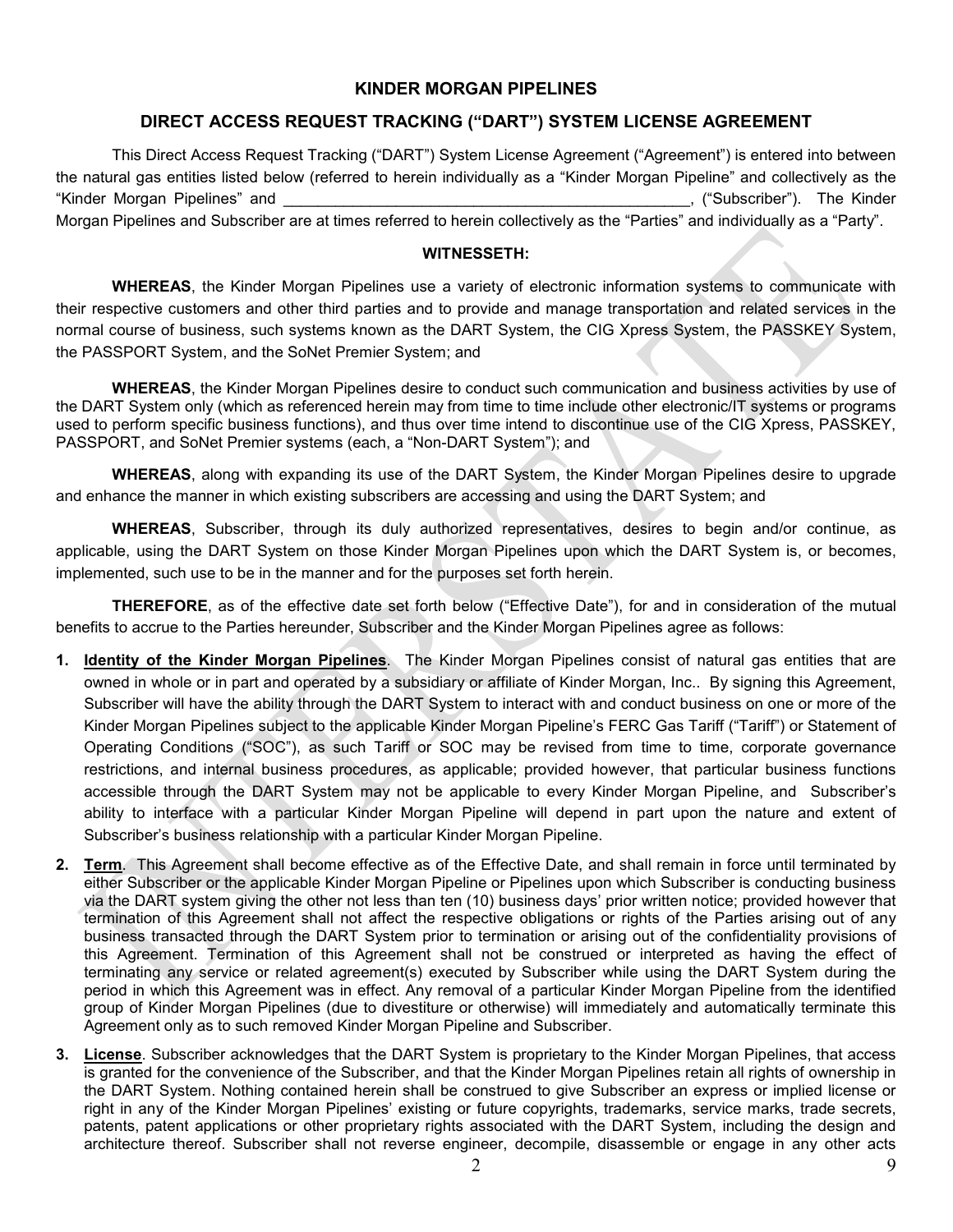regarding the source code of the DART System in its present or any future version. The Kinder Morgan Pipelines reserve the right to modify, change, adjust, replace or terminate all or any portion of the DART System at any time and for any reason.

#### **4. DART System Business Functions.**

- a. Pursuant to the provisions of this Agreement, and subject to any limitations contained in an individual Kinder Morgan Pipeline's Tariff or SOC and/or internal business procedures, as applicable, Subscriber shall be given access to the DART System and allowed to use the DART System to perform the following business functions, as applicable, on the specific Kinder Morgan Pipelines to which Subscriber is given access via a logon ID and password in accordance with this Agreement: (1) obtain information relating to service under Subscriber's existing service agreement(s); (2) request new service(s); (3) submit or confirm nominations; (4) enter into or amend existing service agreements (through use of online, electronic execution procedures); (5) designate the notice contacts required under service agreements or applicable Tariffs or SOC; (6) submit imbalance resolution elections or implement trades; (7) designate or change receipt and delivery points under service agreements; (8) view and download gas volume data; and (9) view and download invoices. Such available business functions may change from time to time as specified by the Kinder Morgan Pipelines, and any such changes will be communicated by system-wide notice(s) posted on the Kinder Morgan Pipelines' Website. Subscriber and/or its authorized users shall obtain at its cost computer hardware and software necessary to utilize the DART System (including without limitation, a NAESB-compliant internet browser, Adobe document reader software, and Citrix networking software, all as upgraded and superseded from time to time). Additionally, Subscriber and/or its authorized users will ensure the lawful installation and maintenance of such software for each computer, smart phone, tablet, or other internet-compatible device from which the DART System will be accessed.
- b. Should Subscriber participate in a capacity release program on an interstate Kinder Morgan Pipeline, Subscriber can, subject to such Kinder Morgan Pipeline's Tariff and/or internal business procedures, use the DART System to post an offer to release capacity, place or withdraw bids for released capacity, and recall released capacity. In addition, subject to applicable Tariff and/or internal business procedures, if capacity is awarded to Subscriber in a temporary capacity release transaction, the DART System will automatically create a binding agreement with the subject Kinder Morgan Pipeline under terms consistent with such Kinder Morgan Pipeline's current applicable form of service agreement and the terms of such release transaction contained in the applicable capacity release documentation (e.g., offer, bid) related thereto.
- c. As each Non-DART System is discontinued or as Subscriber's business needs evolve, Subscriber shall be entitled to revise or shift its usage of the DART System among the Kinder Morgan Pipelines as necessary to meet Subscriber's commercial interests and as consistent with this Agreement.

## **5. Access and Security Terms.**

a. Subscriber shall designate one or more individual(s) as an External Security Administrator ("ESA") for the purpose of identifying individual user(s) that require access to the DART System, and establishing access rights for authorized users on behalf of Subscriber. The initial designation of an ESA shall be made in writing and in the form required by the Kinder Morgan Pipelines ("ESA Request Form"). Subscriber can designate more than one ESA, and can designate replacement/additional ESA(s) from time to time by effecting such changes via the DART System. Upon receipt and acceptance of the ESA Request Form, the Kinder Morgan Pipelines or its designee shall provide Subscriber with necessary user information ("User ID(s)") and perform related setup activities for the indicated ESA. Subscriber's ESA shall be responsible for requesting DART System access for new users and updating any individual user's information and system access authority in the DART System for Subscriber's users, including, but not limited to, any changes in a user's or ESA's employment status or role in performing certain activities on behalf of Subscriber. Subscriber's ESA shall be required to perform periodic reviews of the status of a Subscriber's individual users. Subscriber represents and warrants to the Kinder Morgan Pipelines that the person(s) who are designated to perform a specific function or activity from time to time will have been duly authorized by Subscriber to perform that activity. In particular, Subscriber understands and agrees that those persons so designated to execute contracts will have the authorization necessary to enter into service agreements, amended service agreements, discount or negotiated rate agreements, or other agreements or contracts in the DART System on behalf of Subscriber, and Subscriber acknowledges that any such contracts, agreements or amendments entered into through the DART System shall legally bind Subscriber to the terms and conditions thereof. Subscriber also understands and acknowledges that persons designated to submit any offer, bid or recall for capacity on behalf of Subscriber pursuant to an interstate Kinder Morgan Pipeline's capacity release program will have the authorization necessary to bind Subscriber to the results of such actions, including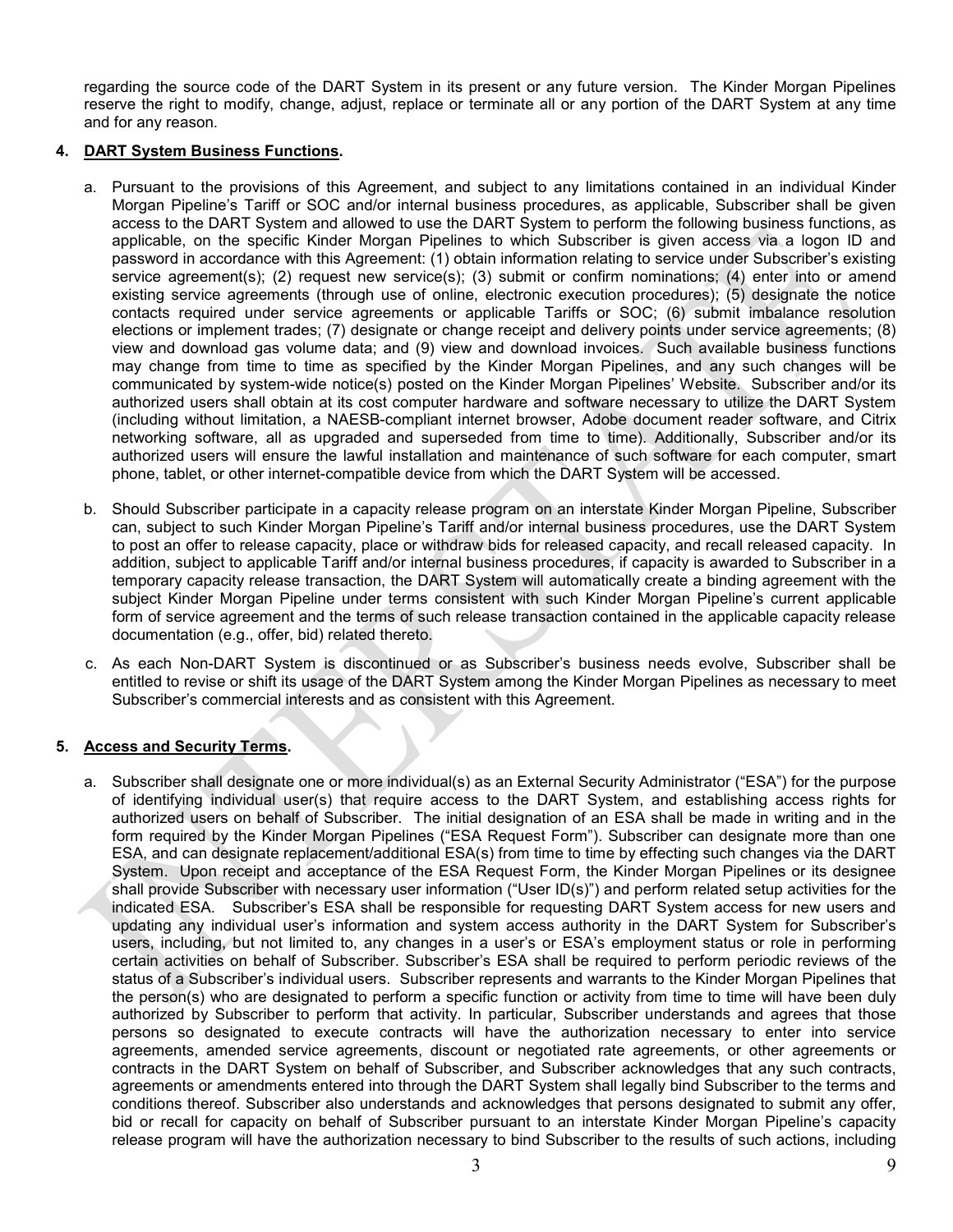the acquisition or release of Subscriber's capacity and the associated additional charges or revised capacity rights created once the subject release transaction has been effectuated.

- b. Any person permitted by Subscriber to access the DART System as provided in Section 5.a. above must have, and shall be deemed to have, the legal authority to act on behalf of Subscriber in performing those functions as listed on the menu of the DART System which may change from time to time. The person or persons executing this Agreement represent and warrant that they have the authority to enter into this Agreement and to authorize the appointment of the ESA and other representatives of Subscriber to perform the specified functions. The Kinder Morgan Pipelines shall be entitled to rely on Subscriber's request in writing or its ESA's designation online of any individual user as having been duly authorized by Subscriber to perform the designated function or activity. It shall be Subscriber's responsibility to ensure that only properly designated individuals are granted access to the DART System. The Kinder Morgan Pipelines can act, and shall be fully protected by Subscriber in acting, in reliance upon any acts or things done or performed by Subscriber's employees or designated agents on behalf of Subscriber and in respect to all matters conducted through the DART System.
- c. None of the Kinder Morgan Pipelines shall have responsibility to monitor Subscriber's employees' access to the DART System or to determine or verify whether each individual using the issued User ID either (i) has the authority to perform the designated function or (ii) is actually the same employee that was issued the User ID. Any use of the DART System through the use of valid User IDs issued to Subscriber that have not been reported to the Kinder Morgan Pipelines as missing or stolen, shall be deemed to be used by Subscriber. Subscriber shall be solely responsible for any and all unauthorized or otherwise improper use of User ID issued to Subscriber including, but not limited to, the use of such User ID and passwords by persons who are no longer under Subscriber's employment or control or no longer have the requisite authorization to conduct business on the DART System.
- d. A User ID that remains inactive for one year or longer is subject to immediate suspension without notice. The Kinder Morgan Pipelines reserve the right to invalidate, immediately and without notice any User ID reasonably believed to have been subject to unauthorized, invalid or improper use or when one or more of the Kinder Morgan Pipelines have reason to believe that a security breach has occurred. Further, the Kinder Morgan Pipelines reserve the right to invalidate immediately and without prior notice any User ID or password in the event Subscriber breaches any of the terms of this Agreement.
- **6. Confidentiality.** Subscriber shall treat all User IDs and passwords as confidential and allow use of such User IDs only by personnel that are designated by Subscriber's ESA. Subscriber agrees that it will not disclose and will inform its authorized personnel to keep confidential and not disclose any of the User IDs and passwords assigned to Subscriber to anyone without authority to access or conduct business on the DART System. Subscriber agrees to report to the Kinder Morgan Pipelines upon which it conducts business through the DART System as soon as possible if it has reason to believe that a User ID has been misappropriated or stolen either directly or indirectly through the misappropriation ("hacking") of data on Subscriber's systems or if there is any indication that a security breach has occurred. Subscriber agrees to access data only for which it has authorization. Subscriber will notify the Kinder Morgan Pipelines in the event it is able to access through the DART System a third party's proprietary information or data not related to business transactions conducted by Subscriber. Subscriber shall also treat all information concerning the design or structure of the DART System as confidential, except as provided herein, and shall use reasonable efforts to prevent any unauthorized use of the DART System or the disclosure of any information relating to the design or structure of the DART System to any third party, whether such information is in the form of abstracts, printouts, computer generated data aggregations or files, or otherwise. Confidential information shall not include information that is: (1) public at the time of disclosure to Subscriber; (2) in Subscriber's possession at the time of disclosure through means which were not in violation of any obligation of confidentiality; (3) disclosed to Subscriber by a third party not under an obligation of confidentiality; or (4) required to be disclosed by Subscriber pursuant to applicable law, rule or regulation. Subscriber shall give the Kinder Morgan Pipelines upon which it conducts business through the DART System written notice within three (3) business days of Subscriber's discovery of any event which reasonably suggests that the confidential relationship described herein has been violated by Subscriber. If Subscriber fails to maintain the confidentiality as specified herein, the Kinder Morgan Pipelines retain the right, in addition to any other remedy that the Kinder Morgan Pipelines may have, to immediately terminate this Agreement without prior notification. Subscriber's obligations under this section shall survive the termination of this Agreement.

#### **7. Limited Warranty.**

a. The Kinder Morgan Pipelines will make reasonable efforts to ensure that the information accessible through the DART System is accurate and complete and to minimize any system downtime. However, the Kinder Morgan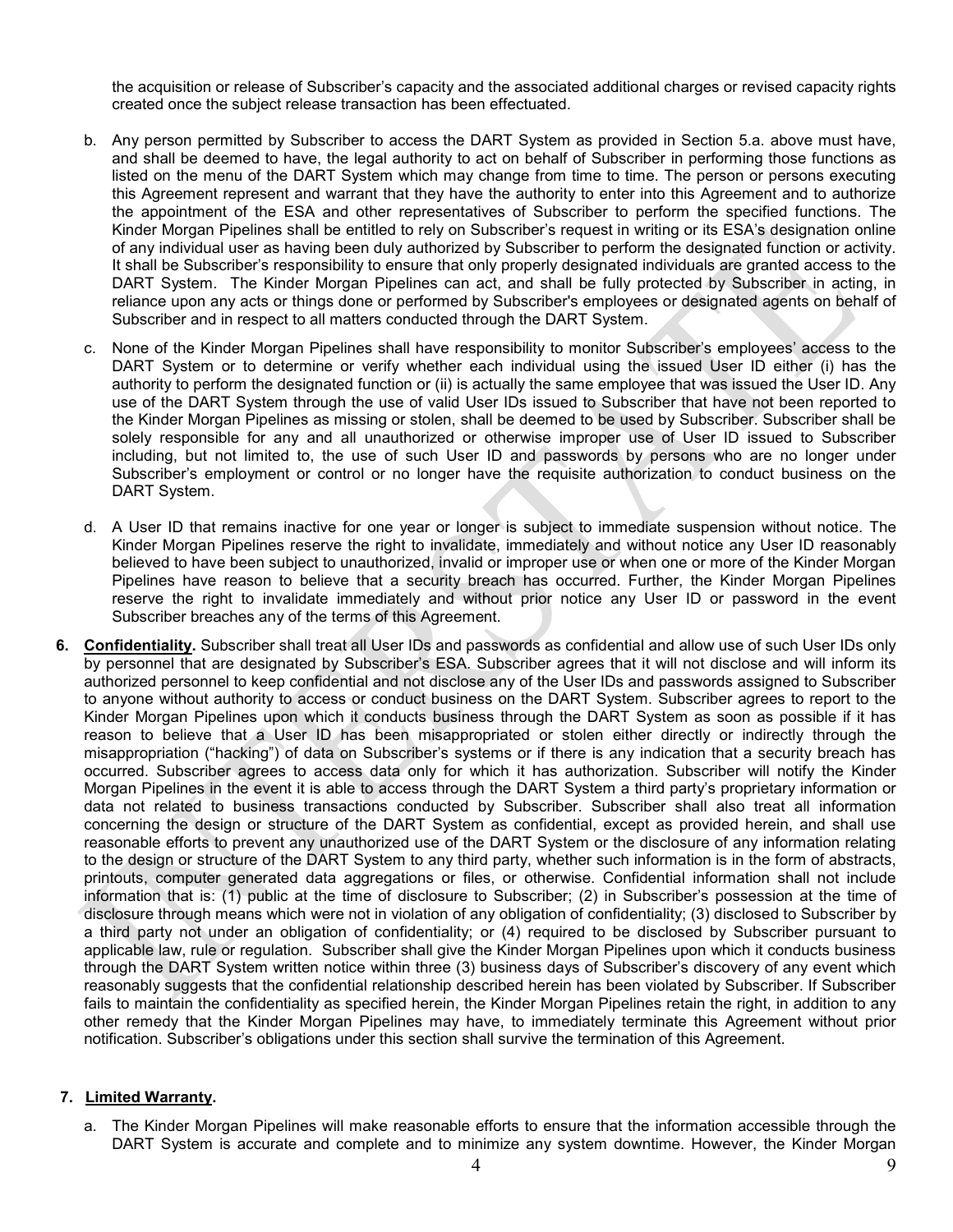Pipelines do not warrant that any information accessible or transmitted through the DART System is, in fact, accurate, complete or without error. Subscriber acknowledges that, as with any electronic system, the DART System is subject to interruptions, failures and data corruption and that downtime may be necessary for repair, modification, upgrades or maintenance on the DART System. Therefore, Subscriber acknowledges that none of the Kinder Morgan Pipelines shall be responsible for any data additions, omissions, failures, delays or interruption of the DART System.

b. THE KINDER MORGAN PIPELINES MAKE NO WARRANTY, EITHER EXPRESS OR IMPLIED, REGARDING THE OPERATION, PERFORMANCE OR USE OF THE DART SYSTEM.

### **8. Disclaimer of Liability.**

- a. Except for the negligence, bad faith, fraud or willful misconduct of the Kinder Morgan Pipelines, the Kinder Morgan Pipelines expressly disclaim any and all liability for loss or damage to Subscriber or to any third parties associated with Subscriber's actions on or use of the DART System, including but not limited to any loss or damage resulting from any one or more of the following: (i) Subscriber's negligent or otherwise improper use of the DART System; (ii) any unauthorized use of the DART System; (iii) the loss or disclosure, whether deliberate or inadvertent, of any User ID or password provided to Subscriber under the terms herein; (iv) any events of force majeure as specified under the terms of the respective Kinder Morgan Pipelines' Tariffs or SOCs, but also specifically including, electrical shortages or surges and/or power outages; (v) the performance of any third-party software or systems, third-party service providers, or Subscriber's internal networks, including the compatibility of the DART System therewith; (vi) an error in the entry of security or access data by Subscriber's ESA; and (vii) any defects in computer hardware or equipment, interruption or failure of computer equipment, or other technical matters beyond the Kinder Morgan Pipelines' control.
- b. Subscriber agrees to defend, indemnify and hold each of the Kinder Morgan Pipelines (collectively and individually) harmless for all claims, demands, and causes of action, and any resulting damages, losses, costs and expenses (including reasonable attorneys' fees and court costs) and all other liabilities of any nature whatsoever which may be asserted against or imposed upon any of the Kinder Morgan Pipelines by any entity arising from Subscriber's use of the DART System, whether or not such use was proper or improper, or a breach of this Agreement by Subscriber. However, Subscriber shall not be obligated to defend or indemnify any of the Kinder Morgan Pipelines (collectively or individually) for the negligence, bad faith, fraud or willful misconduct of such party. If Subscriber is a municipality or other state instrumentality, this Section 8(b) shall not apply to the extent it is contrary to the laws of the state in which the municipality or other state instrumentality is located.
- c. NEITHER PARTY HERETO SHALL BE LIABLE TO THE OTHER FOR ANY SPECIAL, INCIDENTAL, EXEMPLARY OR CONSEQUENTIAL DAMAGES ARISING FROM OR AS A RESULT OF THE USE OR THE INABILITY TO USE THE DART SYSTEM. IN PARTICULAR, AND WITHOUT INTENT TO LIMIT THE FOREGOING, THE KINDER MORGAN PIPELINES ARE NOT RESPONSIBLE FOR LOST PROFITS OR REVENUES, DAMAGE TO COMPUTER HARDWARE OR SOFTWARE, LOSS OF DATA, OR CLAIMS OF SUBSCRIBER OR THIRD PARTIES ARISING OUT OF SUBSCRIBER'S USE OF THE DART SYSTEM.
- **9. Validity and Enforceability of Agreements and Notices.** This Agreement has been executed by the Parties to evidence their mutual intent to exchange information and conduct business by use of the DART System, including the creation of binding service and/or related agreements, amendments, and obligations arising thereunder and otherwise related thereto. Any contractual commitment executed on the DART System shall be deemed for all purposes to have been "signed" and to constitute an "original" when printed from electronic files or records established and maintained in the normal course of business. The Parties agree not to contest the validity or enforceability of any such contractual commitments under the provisions of any applicable law relating to whether certain agreements are to be in writing or signed by the Party to be bound thereby. Any contractual commitment entered into by the Parties through the DART System may be introduced as documentary evidence in any judicial, arbitration, mediation or administrative proceedings, and will be admissible as between the Parties to the same extent and under the same conditions as other business records originated and maintained in documentary form. Neither Party shall contest the admissibility of copies of any contractual commitment entered into by the Parties through the DART System under either the business records exception to the hearsay rule or the best evidence rule on the basis that the contractual commitments were not originated or maintained in documentary form. To the extent Subscriber and the Kinder Morgan Pipelines utilize the DART System to transmit and receive notices consistent with the terms of the respective Tariffs, SOCs, and service agreements of the Kinder Morgan Pipelines, then such notice obligations shall be deemed to be satisfied and shall constitute valid notice by the Party giving such notice. Subscriber is responsible for maintaining and updating the email addresses of those individual users that Subscriber elects to receive electronic notices under the terms of the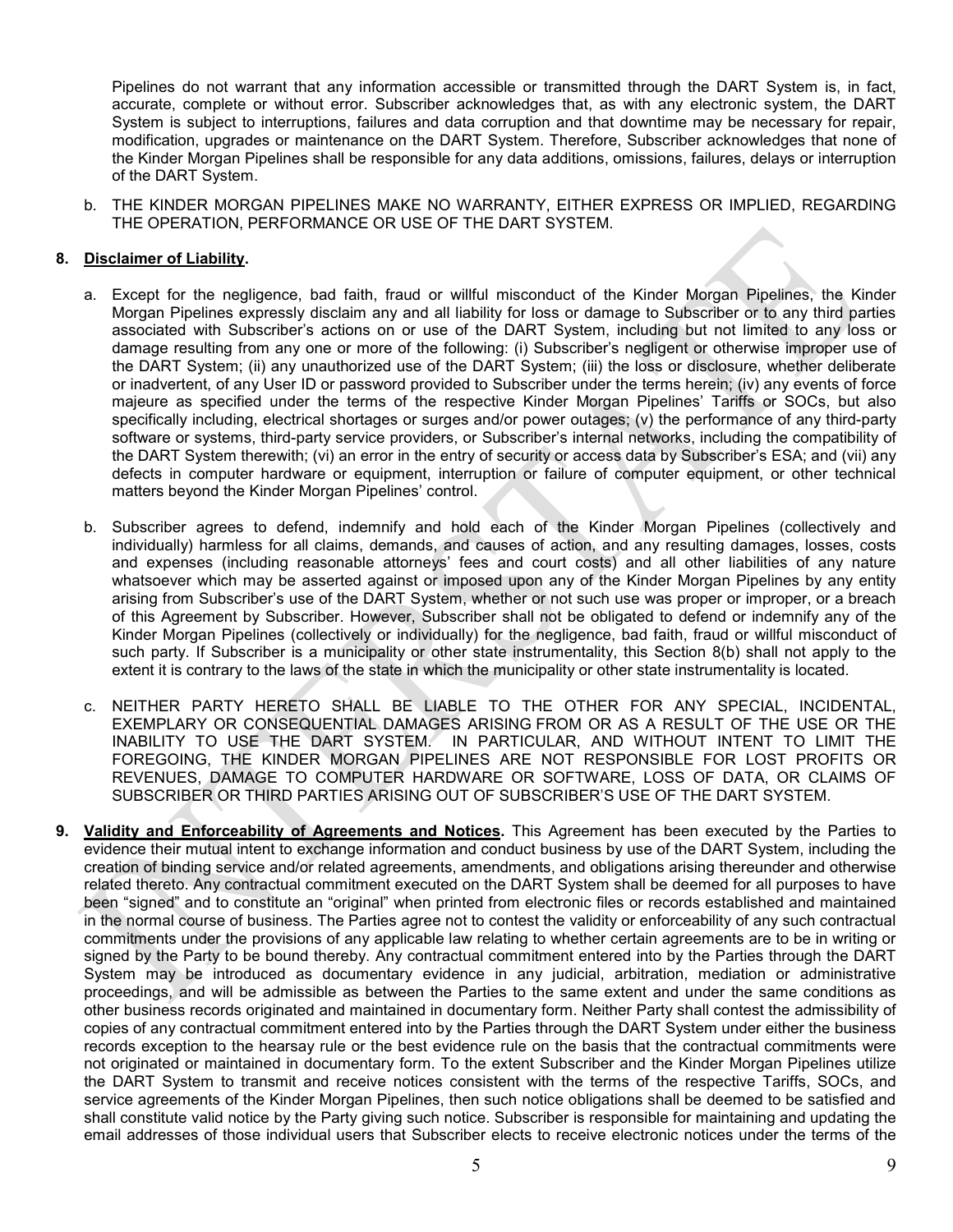Kinder Morgan Pipelines' Tariffs and SOCs and for ensuring that its personnel responsible for receiving electronic notices take all necessary steps to ensure that any notices received through e-mail messages are promptly opened and read.

**10. Previous Systems and Agreements**. If prior to the Effective Date of this Agreement, Subscriber was a party to any agreement with one or more Kinder Morgan Pipelines regarding access to and use of the DART System, then upon the Effective Date hereof (i) such agreements shall terminate and (ii) advance notice requirements for termination of such agreements shall be deemed waived. If, however, on the Effective Date of this Agreement Subscriber utilizes a Non-DART System to communicate and conduct business with one or more Kinder Morgan Pipelines, then: (i) Subscriber acknowledges that each such Kinder Morgan Pipeline intends over time to fully replace each Non-DART System with the DART System and terminate Subscriber's use of each Non-DART System at the applicable time of its complete conversion to the DART System; (ii) the Kinder Morgan Pipelines shall notify Subscriber through a system-wide posting on the Kinder Morgan Pipelines' Website of the date that each Non-DART System is being fully converted to the DART System; and (iii) on the applicable conversion date for each, Subscriber understands and acknowledges that the applicable Non-DART System will no longer be available for use.

## **11. Miscellaneous.**

- a. This Agreement shall be interpreted in accordance with the laws of the State of Texas, notwithstanding any conflicts of laws principles that might require the application of the laws of another jurisdiction.
- b. This Agreement is subject to any and all present and future valid and applicable laws and regulations of any court of law, governmental entity or authority or regulatory agency having jurisdiction over the Kinder Morgan Pipelines or the subject matter hereof. Any transactions performed by the Subscriber through its use of the DART System shall be subject to and governed by the terms and conditions of the respective Kinder Morgan Pipeline's Tariff or SOC.
- c. Subscriber understands and agrees that violation in any material respect of any of the provisions of this Agreement by Subscriber would cause immediate and irreparable harm to the Kinder Morgan Pipelines and that no adequate remedy exists at law, and the Kinder Morgan Pipelines shall be entitled to immediate preliminary and other injunctive relief, without any requirement to post bond, against any violation of this Agreement by Subscriber. Injunctive relief shall in no way limit any other remedies available to the Kinder Morgan Pipelines.
- d. If a court of competent jurisdiction finds any part of this Agreement invalid or unenforceable, that part will be severable from the remainder of this Agreement and will not cause the invalidity or unenforceability of the remaining parts of this Agreement.
- e. The Kinder Morgan Pipelines and Subscriber agree that a failure or delay in exercising any right, power, or privilege under this Agreement on the part of any of the Parties will not operate as a waiver of any other right, power, or privilege under this Agreement. Any single or partial exercise of any right under this Agreement will not preclude further exercise of that right in whole.
- f. The Agreement and the terms thereof shall not be assignable by Subscriber or the Kinder Morgan Pipelines to any other Person without the prior written consent of the Party not seeking assignment of the Agreement, such consent not to be unreasonably withheld; provided, however, that this Agreement may be assigned by any of the Kinder Morgan Pipelines without the consent of Subscriber to an affiliate of such Kinder Morgan Pipeline with responsibility for the operation of the DART System that agrees to assume the terms and conditions herein; and, provided that the Agreement may be assigned by either Party in whole or in part without prior written approval to any person that acquires all of the assets of, merges with, changes the name of or assumes all of the obligations of Subscriber or one or more of the Kinder Morgan Pipelines.
- g. This Agreement is the complete and exclusive statement of the mutual understanding of the Parties regarding the subject matter herein without regard to any previous oral or written communications relating to such subject matter.